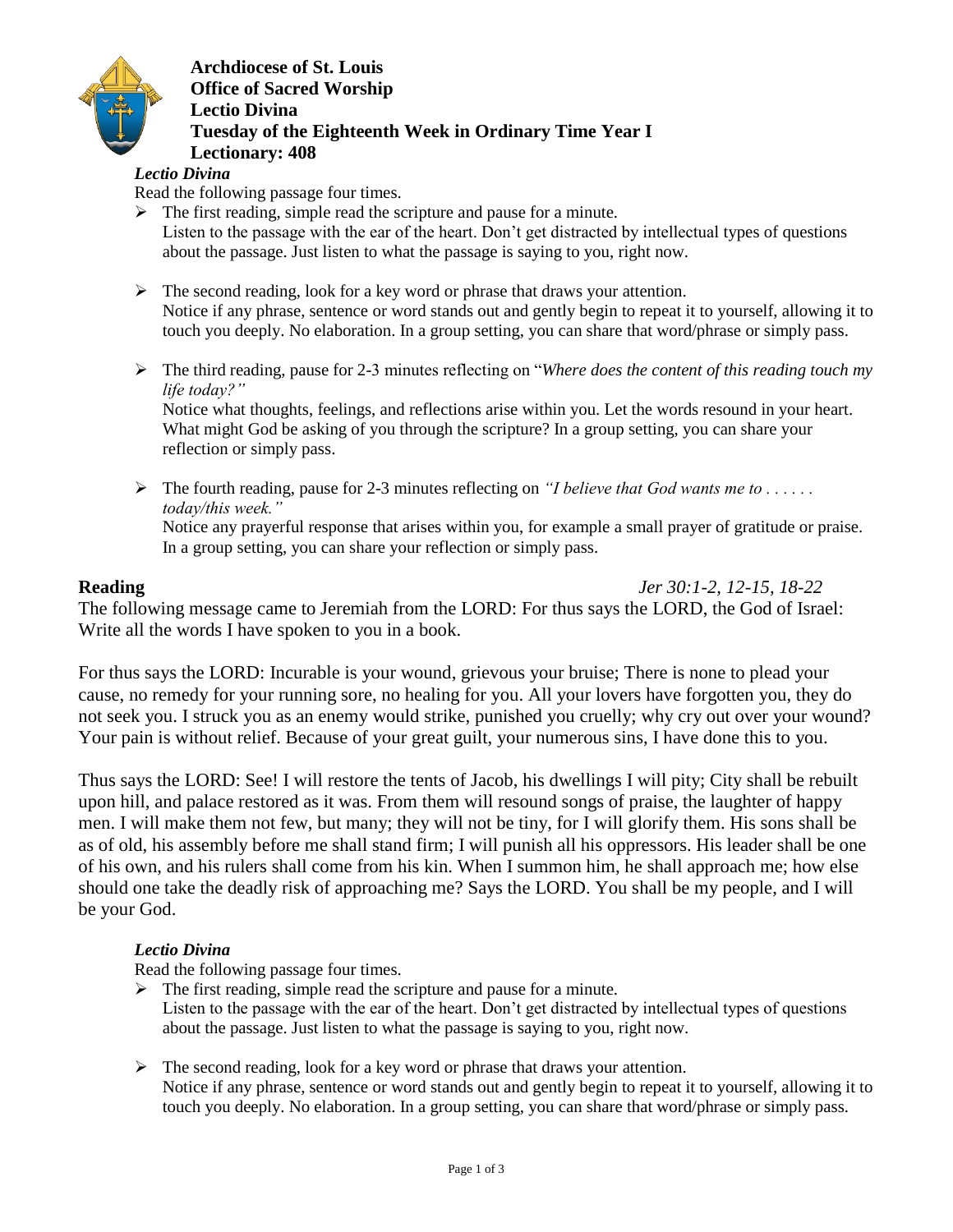

## **Archdiocese of St. Louis Office of Sacred Worship Lectio Divina Tuesday of the Eighteenth Week in Ordinary Time Year I Lectionary: 408**

 The third reading, pause for 2-3 minutes reflecting on "*Where does the content of this reading touch my life today?"*

Notice what thoughts, feelings, and reflections arise within you. Let the words resound in your heart. What might God be asking of you through the scripture? In a group setting, you can share your reflection or simply pass.

 $\triangleright$  The fourth reading, pause for 2-3 minutes reflecting on *"I believe that God wants me to ..... today/this week."*

Notice any prayerful response that arises within you, for example a small prayer of gratitude or praise. In a group setting, you can share your reflection or simply pass.

## **Responsorial Psalm** *Ps 102:16-18, 19-21, 29 and 22-23* **R. (17) The Lord will build up Zion again, and appear in all his glory.**

The nations shall revere your name, O LORD, and all the kings of the earth your glory, When the LORD has rebuilt Zion and appeared in his glory; when he has regarded the prayer of the destitute, and not despised their prayer.

## **R. The Lord will build up Zion again, and appear in all his glory.**

Let this be written for the generation to come, and let his future creatures praise the LORD: "The LORD looked down from his holy height, from heaven he beheld the earth, to hear the groaning of the prisoners, to release those doomed to die."

## **R. The Lord will build up Zion again, and appear in all his glory.**

The children of your servants shall abide, and their posterity shall continue in your presence, that the name of the LORD may be declared on Zion; and his praise, in Jerusalem, when the peoples gather together and the kingdoms, to serve the LORD.

## **R. The Lord will build up Zion again, and appear in all his glory.**

### *Lectio Divina*

Read the following passage four times.

 $\triangleright$  The first reading, simple read the scripture and pause for a minute.

Listen to the passage with the ear of the heart. Don't get distracted by intellectual types of questions about the passage. Just listen to what the passage is saying to you, right now.

- $\triangleright$  The second reading, look for a key word or phrase that draws your attention. Notice if any phrase, sentence or word stands out and gently begin to repeat it to yourself, allowing it to touch you deeply. No elaboration. In a group setting, you can share that word/phrase or simply pass.
- The third reading, pause for 2-3 minutes reflecting on "*Where does the content of this reading touch my life today?"*

Notice what thoughts, feelings, and reflections arise within you. Let the words resound in your heart. What might God be asking of you through the scripture? In a group setting, you can share your reflection or simply pass.